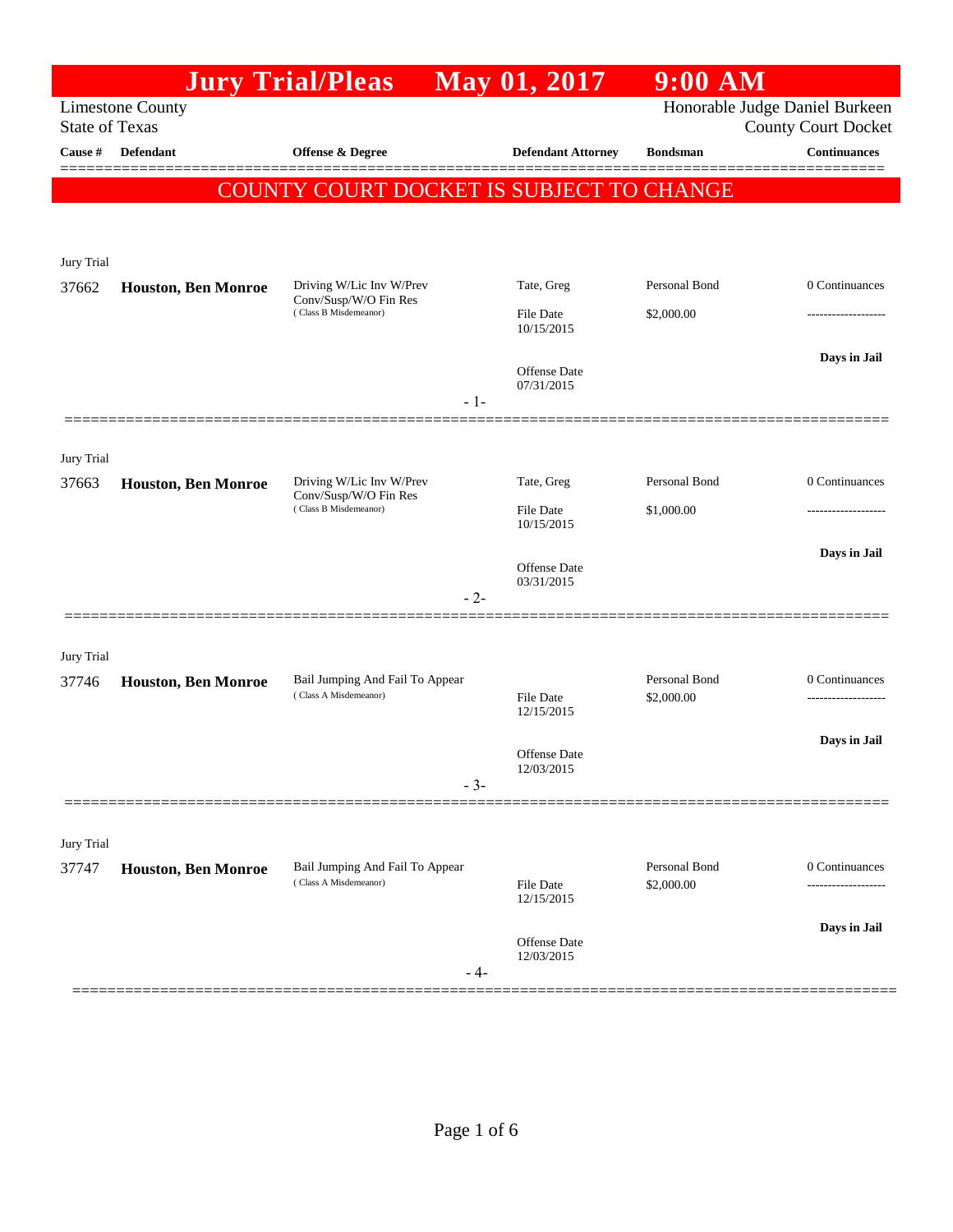|                       |                                           | <b>Jury Trial/Pleas</b>                              | May 01, 2017                        | $9:00$ AM                       |                            |
|-----------------------|-------------------------------------------|------------------------------------------------------|-------------------------------------|---------------------------------|----------------------------|
| <b>State of Texas</b> | <b>Limestone County</b>                   |                                                      |                                     | Honorable Judge Daniel Burkeen  | <b>County Court Docket</b> |
| Cause #               | <b>Defendant</b>                          | <b>Offense &amp; Degree</b>                          | <b>Defendant Attorney</b>           | <b>Bondsman</b>                 | <b>Continuances</b>        |
|                       |                                           | COUNTY COURT DOCKET IS SUBJECT TO CHANGE             |                                     |                                 | ======                     |
|                       |                                           |                                                      |                                     |                                 |                            |
| Jury Trial            |                                           |                                                      |                                     |                                 |                            |
| 37775                 | <b>Olvera, Charity Faith</b>              | Theft Prop >=\$750<\$2,500                           | Reed, Bobby                         | Reed, Bobby                     | 10 Continuances            |
|                       |                                           | (Class A Misdemeanor)                                | <b>File Date</b><br>01/12/2016      | \$3,000.00                      | -------------------        |
|                       |                                           |                                                      | Offense Date                        |                                 | Days in Jail               |
|                       |                                           | $-5-$                                                | 10/10/2015                          |                                 |                            |
|                       |                                           |                                                      |                                     |                                 |                            |
| Jury Trial            |                                           |                                                      |                                     |                                 |                            |
| 38003                 | <b>Bunch</b> , Thad<br><b>Christopher</b> | Assault Causes Bodily Injury Family<br>Member        | Wilson, Scott                       | County Bail Bonds               | 7 Continuances             |
|                       |                                           | (Class A Misdemeanor)                                | <b>File Date</b><br>05/27/2016      | \$5,000.00                      | -----------------          |
|                       |                                           |                                                      | Offense Date                        |                                 | Days in Jail               |
|                       |                                           | - 6-                                                 | 03/31/2016                          |                                 |                            |
|                       |                                           |                                                      |                                     |                                 |                            |
| Jury Trial            |                                           |                                                      |                                     |                                 |                            |
| 38052                 | <b>Favors, Chelsea Marie</b>              | Theft Prop >= $$750<$2,500$<br>(Class A Misdemeanor) | Spivey, Shirley<br><b>File Date</b> | County Bail Bonds<br>\$3,000.00 | 7 Continuances<br>.        |
|                       |                                           |                                                      | 06/23/2016                          |                                 | <b>13 Days in Jail</b>     |
|                       |                                           |                                                      | <b>Offense</b> Date<br>12/02/2015   |                                 |                            |
|                       |                                           | $-7-$                                                |                                     |                                 |                            |
| Jury Trial            |                                           |                                                      |                                     |                                 |                            |
| 38069                 | Porter, Tyler O'brien                     | <b>Assault Causes Bodily Injury Family</b>           | Reed, Justin                        | County Bail Bonds               | 8 Continuances             |
|                       |                                           | Member<br>(Class A Misdemeanor)                      | <b>File Date</b><br>07/01/2016      | \$3,000.00                      |                            |
|                       |                                           |                                                      |                                     |                                 | Days in Jail               |
|                       |                                           |                                                      | Offense Date<br>11/25/2015          |                                 |                            |
|                       |                                           | $-8-$                                                |                                     |                                 |                            |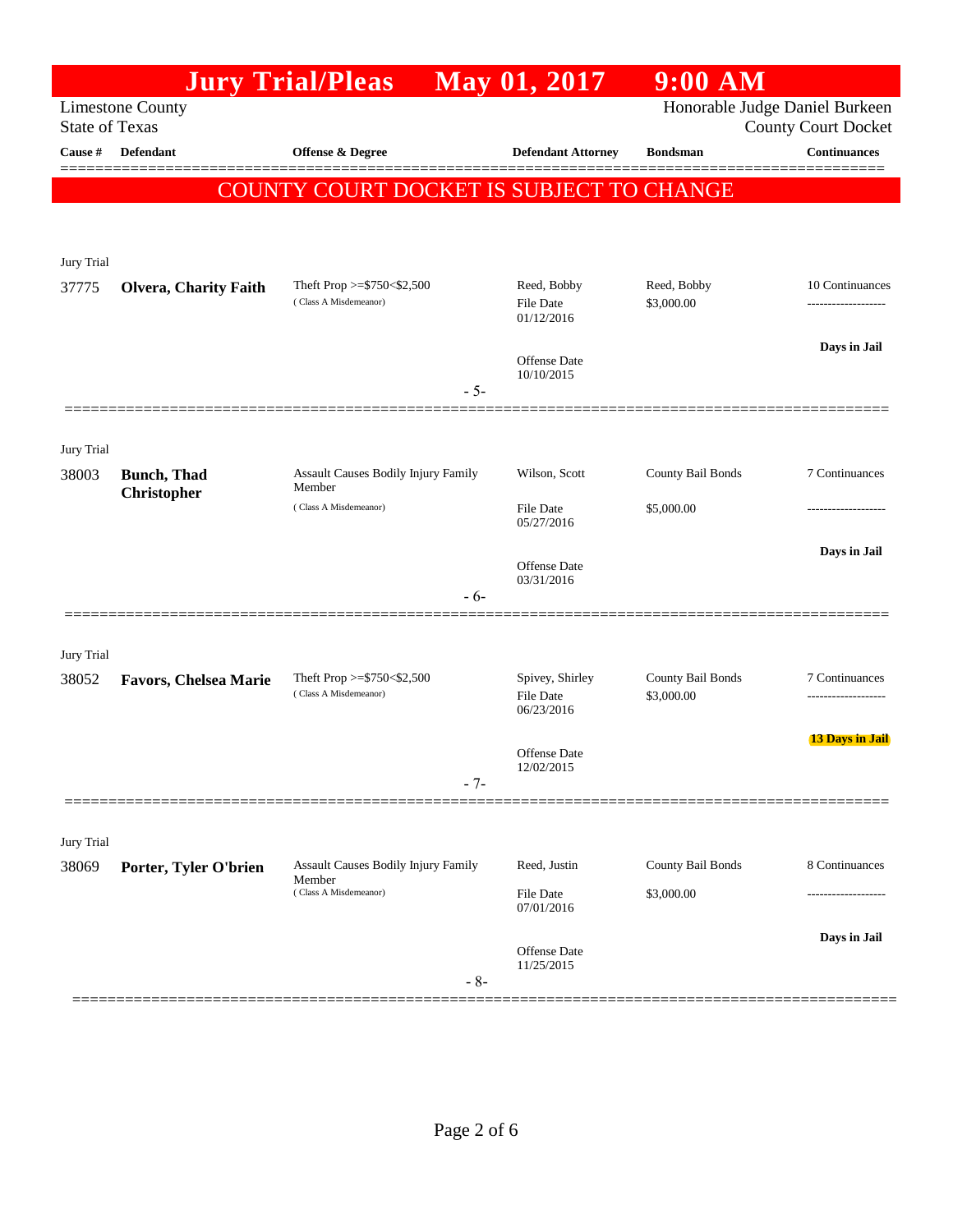|                       |                          | <b>Jury Trial/Pleas</b>                             | May 01, 2017                                                 | $9:00$ AM         |                     |
|-----------------------|--------------------------|-----------------------------------------------------|--------------------------------------------------------------|-------------------|---------------------|
| <b>State of Texas</b> | <b>Limestone County</b>  |                                                     | Honorable Judge Daniel Burkeen<br><b>County Court Docket</b> |                   |                     |
| Cause #               | <b>Defendant</b>         | <b>Offense &amp; Degree</b>                         | <b>Defendant Attorney</b>                                    | <b>Bondsman</b>   | <b>Continuances</b> |
|                       |                          | COUNTY COURT DOCKET IS SUBJECT TO CHANGE            |                                                              |                   |                     |
|                       |                          |                                                     |                                                              |                   |                     |
| Jury Trial            |                          |                                                     |                                                              |                   |                     |
| 38091                 | Abraham, Susana          | Theft Prop >=\$750<\$2,500                          | Spivey, Shirley                                              | Personal Bond     | 6 Continuances      |
|                       | <b>Espinoza</b>          | (Class A Misdemeanor)                               | File Date<br>08/01/2016                                      | \$3,000.00        | ---------------     |
|                       |                          |                                                     | Offense Date<br>06/09/2016                                   |                   | Days in Jail        |
|                       |                          | $-9-$                                               |                                                              |                   |                     |
| Jury Trial            |                          |                                                     |                                                              |                   |                     |
| 38115                 | <b>Williams, Winters</b> | Driving While Intoxicated Bac >=0.15                | Reed, Benjie                                                 | County Bail Bonds | 6 Continuances      |
|                       | Dawn                     | (Class A Misdemeanor)                               | File Date<br>08/16/2016                                      | \$3,000.00        |                     |
|                       |                          |                                                     | Offense Date<br>07/02/2016                                   |                   | Days in Jail        |
|                       |                          | $-10-$                                              |                                                              |                   |                     |
|                       |                          |                                                     |                                                              |                   |                     |
| Jury Trial<br>38121   | Reyes, Sierra Nichole    | False Report To Police Off/sp Inv/law               | Reed, Stephen M.                                             | County Bail Bonds | 5 Continuances      |
|                       |                          | Enf Empl<br>(Class B Misdemeanor)                   | <b>File Date</b><br>08/16/2016                               | \$2,000.00        | ------------------- |
|                       |                          |                                                     |                                                              |                   | Days in Jail        |
|                       |                          |                                                     | Offense Date<br>07/02/2016                                   |                   |                     |
|                       |                          | $-11-$                                              |                                                              |                   |                     |
| Jury Trial            |                          |                                                     |                                                              |                   |                     |
| 38122                 | Reyes, Sierra Nichole    | <b>Burglary Of Vehicle</b><br>(Class A Misdemeanor) | Reed, Stephen M.                                             | County Bail Bonds | 5 Continuances      |
|                       |                          |                                                     | File Date<br>08/16/2016                                      | \$3,000.00        | -----------         |
|                       |                          |                                                     | Offense Date<br>07/02/2016                                   |                   | Days in Jail        |
|                       |                          | $-12-$                                              |                                                              |                   |                     |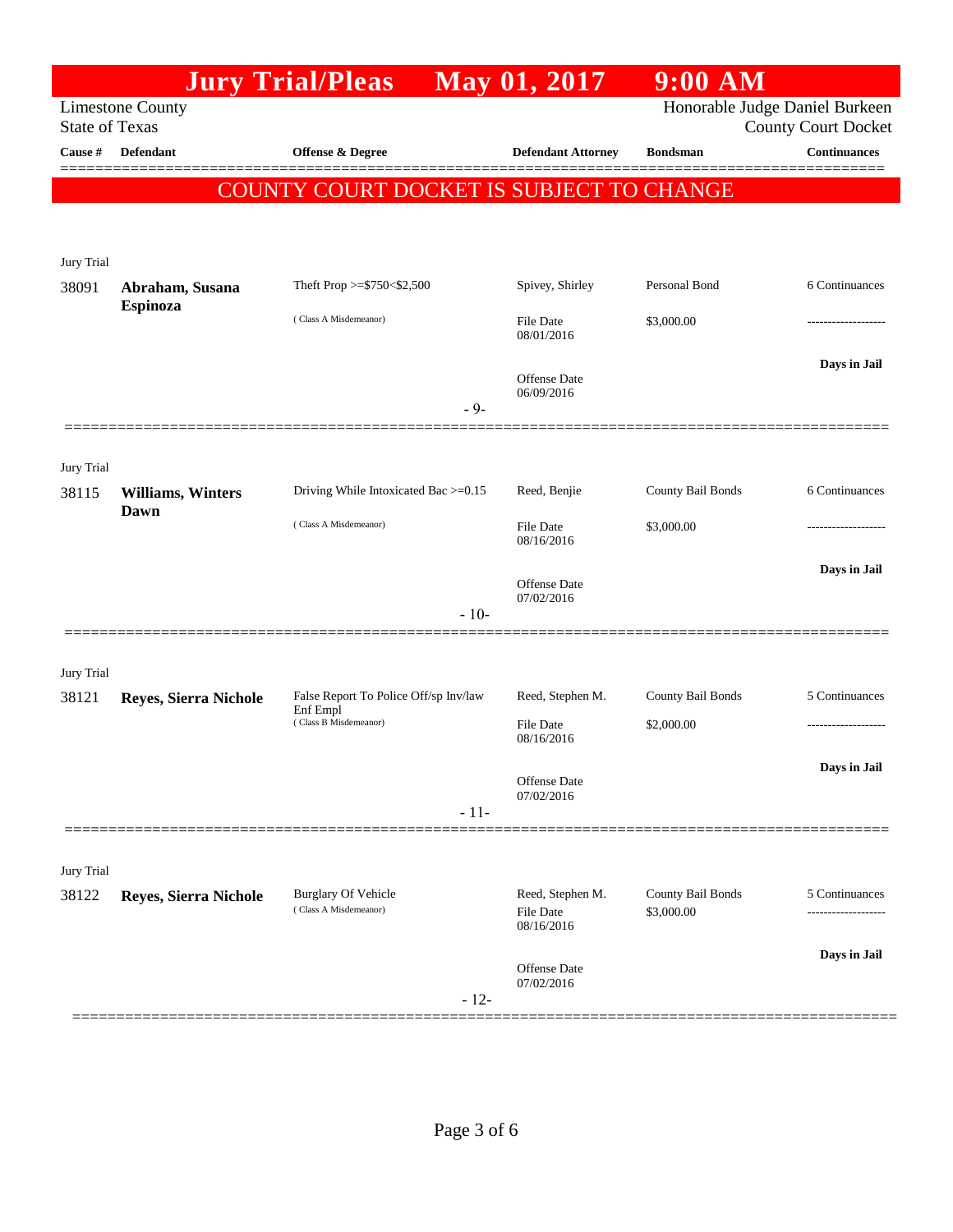|                       |                                      | <b>Jury Trial/Pleas</b>                                                          |        | May 01, 2017                      | 9:00 AM           |                                                              |
|-----------------------|--------------------------------------|----------------------------------------------------------------------------------|--------|-----------------------------------|-------------------|--------------------------------------------------------------|
| <b>State of Texas</b> | <b>Limestone County</b>              |                                                                                  |        |                                   |                   | Honorable Judge Daniel Burkeen<br><b>County Court Docket</b> |
| Cause #               | <b>Defendant</b>                     | <b>Offense &amp; Degree</b>                                                      |        | <b>Defendant Attorney</b>         | <b>Bondsman</b>   | <b>Continuances</b>                                          |
|                       |                                      | COUNTY COURT DOCKET IS SUBJECT TO CHANGE                                         |        |                                   |                   | -----                                                        |
|                       |                                      |                                                                                  |        |                                   |                   |                                                              |
|                       |                                      |                                                                                  |        |                                   |                   |                                                              |
| Jury Trial<br>38126   | Johnson, Shermain                    | Assault Cause Bodily Inj.                                                        |        | Reed, Stephen M.                  | Personal Bond     | 6 Continuances                                               |
|                       | <b>Montrice</b>                      | (Class A Misdemeanor)                                                            |        |                                   |                   |                                                              |
|                       |                                      |                                                                                  |        | <b>File Date</b><br>08/16/2016    | \$1,000.00        |                                                              |
|                       |                                      |                                                                                  |        | <b>Offense</b> Date               |                   | Days in Jail                                                 |
|                       |                                      |                                                                                  | $-13-$ | 03/27/2016                        |                   |                                                              |
|                       |                                      |                                                                                  |        |                                   |                   |                                                              |
| Jury Trial            |                                      |                                                                                  |        |                                   |                   |                                                              |
| 38127                 | Johnson, Shermain<br><b>Montrice</b> | Crim Trespass<br>Habit/Superfund/Infrastruction                                  |        | Reed, Stephen M.                  | Personal Bond     | 6 Continuances                                               |
|                       |                                      | (Class A Misdemeanor)                                                            |        | <b>File Date</b><br>08/16/2016    | \$1,000.00        |                                                              |
|                       |                                      |                                                                                  |        |                                   |                   | Days in Jail                                                 |
|                       |                                      |                                                                                  |        | <b>Offense</b> Date<br>03/27/2016 |                   |                                                              |
|                       |                                      |                                                                                  | $-14-$ |                                   |                   |                                                              |
|                       |                                      |                                                                                  |        |                                   |                   |                                                              |
| Jury Trial<br>38206   | <b>Matthews</b> , James              | Assault Cause Bodily Inj.                                                        |        | Reed, Stephen M.                  | County Bail Bonds | 4 Continuances                                               |
|                       | Carry                                | (Class A Misdemeanor)                                                            |        | <b>File Date</b>                  | \$3,000.00        |                                                              |
|                       |                                      |                                                                                  |        | 10/20/2016                        |                   |                                                              |
|                       |                                      |                                                                                  |        | <b>Offense Date</b>               |                   | Days in Jail                                                 |
|                       |                                      |                                                                                  | $-15-$ | 08/29/2016                        |                   |                                                              |
|                       |                                      |                                                                                  |        |                                   |                   |                                                              |
| <b>Jury Trial</b>     |                                      |                                                                                  |        |                                   |                   |                                                              |
| 38212                 | Hahn, Henry Adolph                   | Terroristic Threat Causes Of Fear<br><b>Imminet SBI</b><br>(Class B Misdemeanor) |        | Dahlenburg, Michael               | County Bail Bonds | 4 Continuances                                               |
|                       |                                      |                                                                                  |        | File Date<br>10/20/2016           | \$5,000.00        |                                                              |
|                       |                                      |                                                                                  |        | <b>Offense Date</b>               |                   | Days in Jail                                                 |
|                       |                                      |                                                                                  | $-16-$ | 09/10/2016                        |                   |                                                              |
|                       |                                      |                                                                                  |        |                                   |                   |                                                              |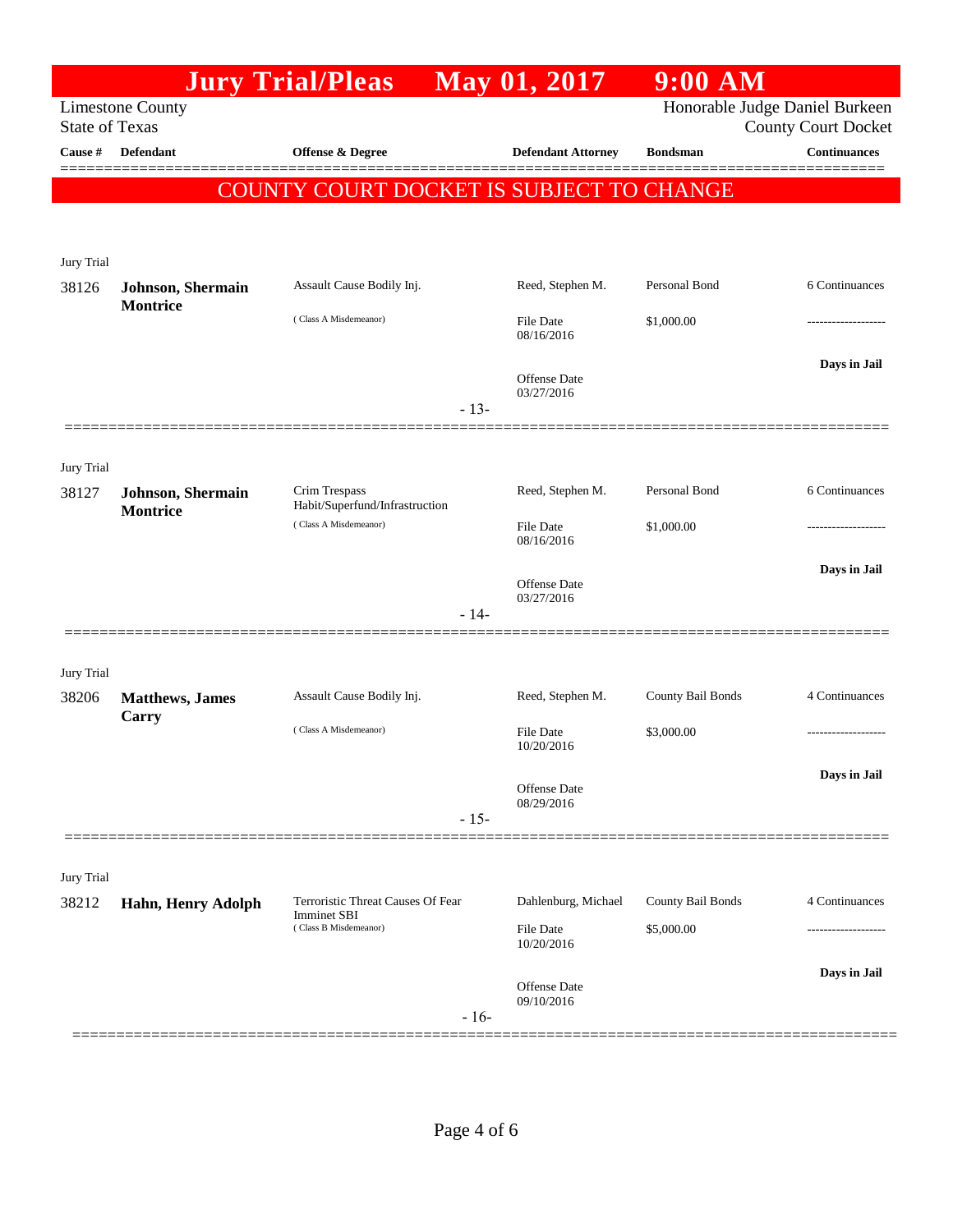|                                                                                    |                           | <b>Jury Trial/Pleas</b>                         |        | May 01, 2017                   | $9:00$ AM                         |                                                   |
|------------------------------------------------------------------------------------|---------------------------|-------------------------------------------------|--------|--------------------------------|-----------------------------------|---------------------------------------------------|
| Honorable Judge Daniel Burkeen<br><b>Limestone County</b><br><b>State of Texas</b> |                           |                                                 |        |                                |                                   |                                                   |
| Cause #                                                                            | Defendant                 | Offense & Degree                                |        | <b>Defendant Attorney</b>      | <b>Bondsman</b>                   | <b>County Court Docket</b><br><b>Continuances</b> |
|                                                                                    |                           |                                                 |        |                                |                                   | ========                                          |
|                                                                                    |                           | <b>COUNTY COURT DOCKET IS SUBJECT TO CHANGE</b> |        |                                |                                   |                                                   |
|                                                                                    |                           |                                                 |        |                                |                                   |                                                   |
| Jury Trial                                                                         |                           |                                                 |        |                                |                                   |                                                   |
| 38239                                                                              | Mack, Shyke               | Unl Carrying Weapon<br>(Class A Misdemeanor)    |        | <b>File Date</b>               | Freebird Bail Bonds<br>\$5,000.00 | 4 Continuances<br>-----------------               |
|                                                                                    |                           |                                                 |        | 11/14/2016                     |                                   |                                                   |
|                                                                                    |                           |                                                 |        | Offense Date<br>10/22/2016     |                                   | Days in Jail                                      |
|                                                                                    |                           |                                                 | $-17-$ |                                |                                   |                                                   |
|                                                                                    |                           |                                                 |        |                                |                                   |                                                   |
| Jury Trial                                                                         |                           |                                                 |        |                                |                                   |                                                   |
| 38240                                                                              | Mack, Shyke               | Poss Marij <2oz<br>(Class B Misdemeanor)        |        | <b>File Date</b>               | Freebird Bail Bonds<br>\$2,000.00 | 4 Continuances<br>-----------------               |
|                                                                                    |                           |                                                 |        | 11/14/2016                     |                                   |                                                   |
|                                                                                    |                           |                                                 |        | Offense Date                   |                                   | Days in Jail                                      |
|                                                                                    |                           |                                                 | $-18-$ | 10/22/2016                     |                                   |                                                   |
|                                                                                    |                           |                                                 |        |                                |                                   |                                                   |
| Jury Trial                                                                         |                           |                                                 |        |                                |                                   |                                                   |
| 38264                                                                              | Williams, Aaryn<br>Lashun | Harrassment                                     |        | Tate, Greg                     | County Bail Bonds                 | 2 Continuances                                    |
|                                                                                    |                           | (Class B Misdemeanor)                           |        | <b>File Date</b><br>12/02/2016 | \$2,000.00                        |                                                   |
|                                                                                    |                           |                                                 |        |                                |                                   | Days in Jail                                      |
|                                                                                    |                           |                                                 |        | Offense Date<br>10/27/2016     |                                   |                                                   |
|                                                                                    |                           |                                                 | $-19-$ |                                |                                   |                                                   |
|                                                                                    |                           |                                                 |        |                                |                                   |                                                   |
| Jury Trial<br>38288                                                                | Hahn, Henry Adolph        | Viol Bond/Protective Order                      |        | Dahlenburg, Michael            | County Bail Bonds                 | 2 Continuances                                    |
|                                                                                    |                           | (Class A Misdemeanor)                           |        | <b>File Date</b><br>12/29/2016 | \$3,000.00                        |                                                   |
|                                                                                    |                           |                                                 |        |                                |                                   | Days in Jail                                      |
|                                                                                    |                           |                                                 |        | Offense Date<br>11/22/2016     |                                   |                                                   |
|                                                                                    |                           |                                                 | $-20-$ |                                |                                   |                                                   |